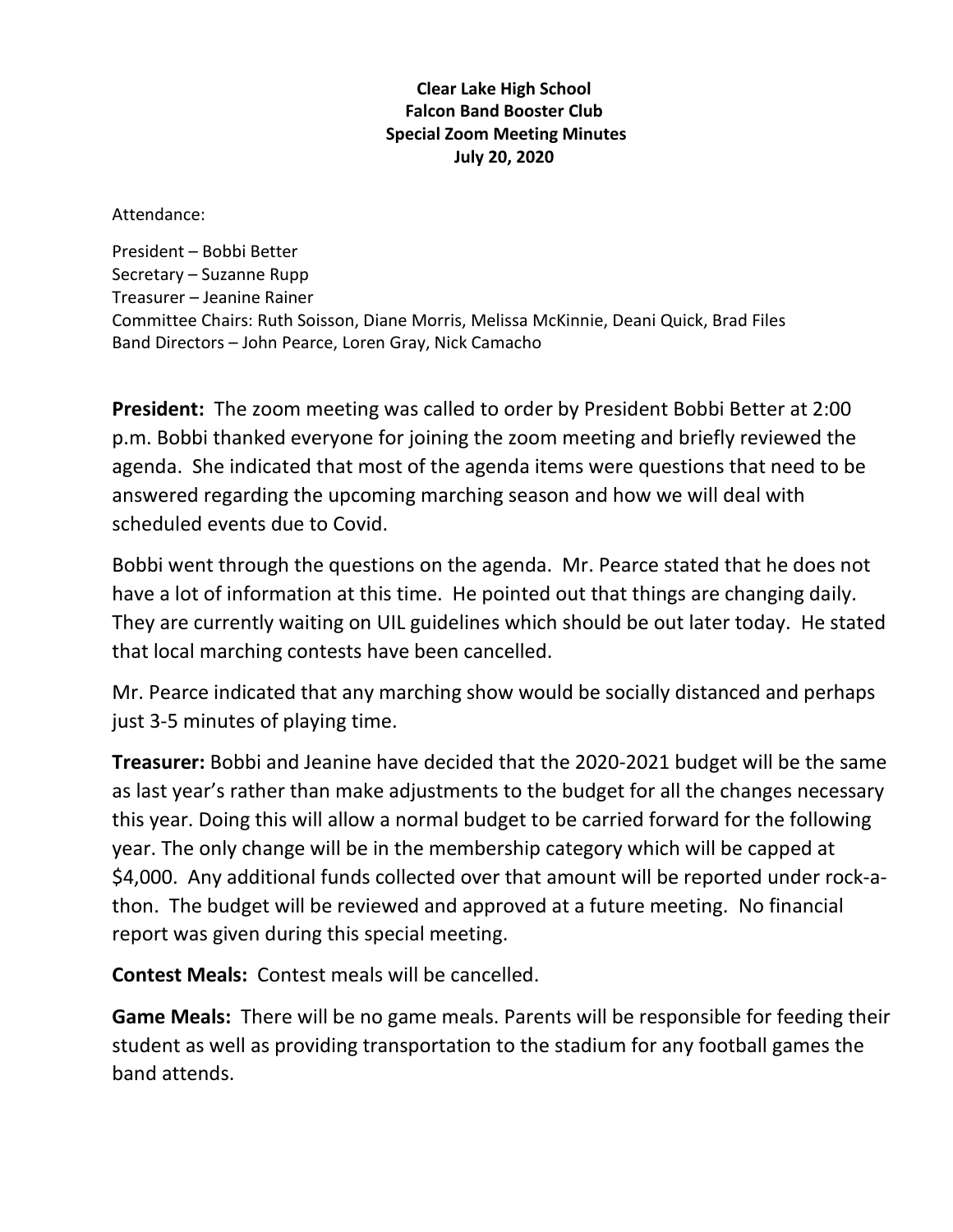**Uniforms:** Uniforms will not be issued this year. Only heat uniforms will be used. Students will be required to arrive at games with their uniform on and no changing of clothes will be allowed.

**Senior Mums:** To keep with tradition, Bobbi will ask Janet Foltyn to make senior mums.

**Trailer:** The trailer inspection is due. LaPorte Tire will perform the inspection. Bobbi will ask Matt Vogel for help with this. Mr. Pearce stated that if they decide to just have a fun show then there will be no pit and the trailer will not be used this year. Instead, he will use a box truck to transport instruments. If pit is added at a later time then the trailer will be used.

**Band and Clear Connections:** Mr. Pearce indicated that Fine Arts on Clear Connections (CC) will take place during seventh period. It will be a face to face class and students will sign on and get daily assignments. Students in CC will participate in after school band activities. There will be a waiver to exempt out of these activities.

## **Fundraising:**

**Rock-a-thon:** This event is being postponed to Spring 2021.

**BBQ and Marching Demonstration:** This event has been cancelled as we are not allowed to serve food at school. There was a suggestion that if things change a BBQ could be held later in the school year.

**Mattress Sale:** Currently scheduled for October 3, 2020. Mr. Pearce stated that a plan needs to be provided to the District for approval. For example, the plan will include setting up assigned viewing times to view mattresses and requiring masks.

**Membership:** Bobbi discussed membership and rock-a-thon donations. She stated that she would like to allocate all membership dues collected greater than \$40 to rock-athon. A membership committee chair is needed.

**Summer Band:** Mr. Pearce discussed several different scenarios of how summer band camp may look. He is waiting for UIL guidelines and a meeting with Director of Fine Arts. As soon as he knows anything, he will provide the information to parents. He asked that everyone be understanding as things are changing daily.

E-Night: E-night was scheduled for August 4<sup>th</sup>. Everything will now be ordered through the online store. Mr. Pearce will send out ordering information soon. Credit card payments will be accepted and any fees will be passed on. There will be no Music & Arts related items available for sale.